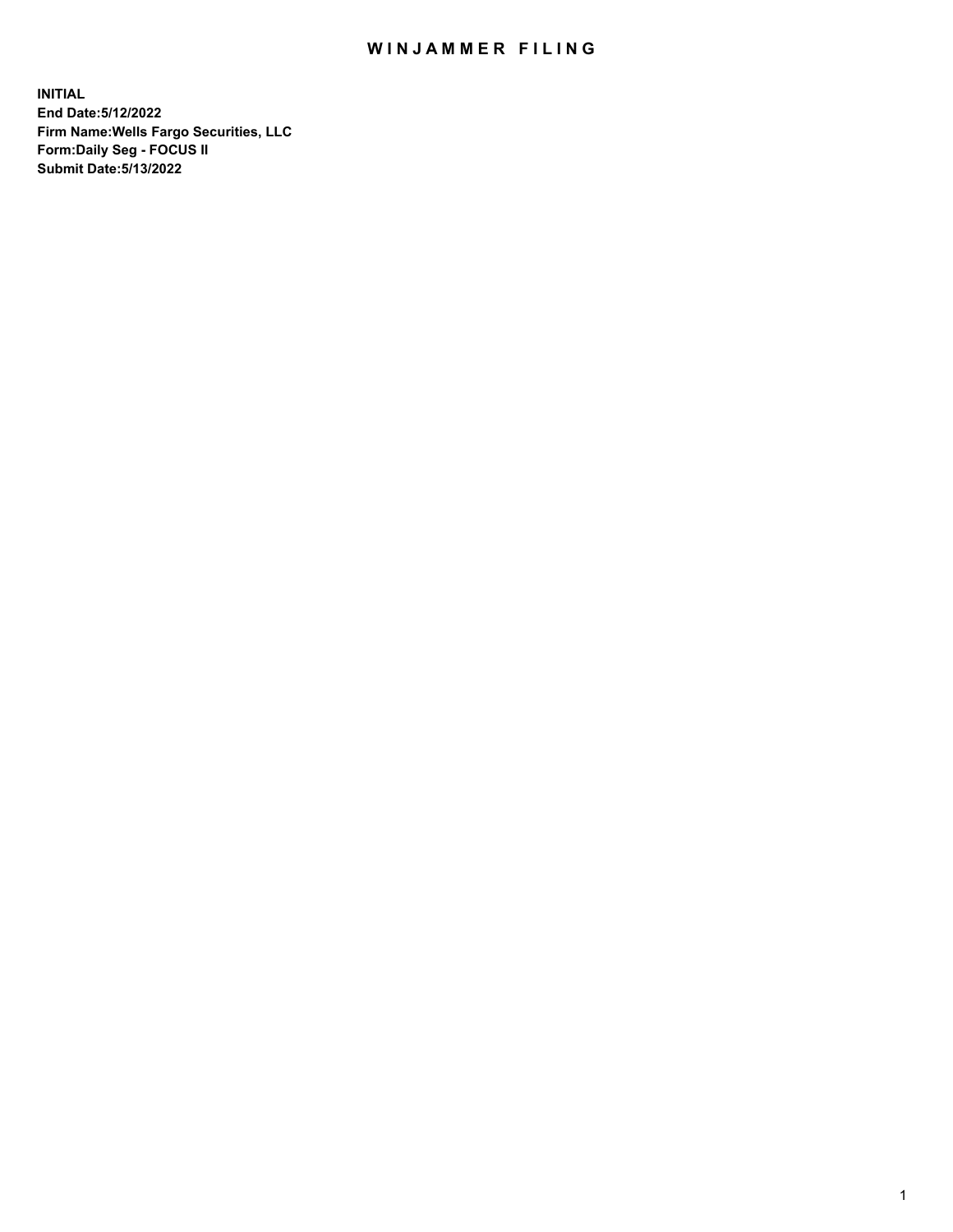**INITIAL End Date:5/12/2022 Firm Name:Wells Fargo Securities, LLC Form:Daily Seg - FOCUS II Submit Date:5/13/2022 Daily Segregation - Cover Page**

| Name of Company                                                                                                                                                                                                                                                                                                                | <b>Wells Fargo Securities LLC</b>                          |
|--------------------------------------------------------------------------------------------------------------------------------------------------------------------------------------------------------------------------------------------------------------------------------------------------------------------------------|------------------------------------------------------------|
| <b>Contact Name</b>                                                                                                                                                                                                                                                                                                            | <b>James Gnall</b>                                         |
| <b>Contact Phone Number</b>                                                                                                                                                                                                                                                                                                    | 917-699-6822                                               |
| <b>Contact Email Address</b>                                                                                                                                                                                                                                                                                                   | james.w.gnall@wellsfargo.com                               |
| FCM's Customer Segregated Funds Residual Interest Target (choose one):<br>a. Minimum dollar amount: ; or<br>b. Minimum percentage of customer segregated funds required:% ; or<br>c. Dollar amount range between: and; or<br>d. Percentage range of customer segregated funds required between:% and%.                         | 105,000,000<br><u>0</u><br>0 <sub>0</sub><br>00            |
| FCM's Customer Secured Amount Funds Residual Interest Target (choose one):<br>a. Minimum dollar amount: ; or<br>b. Minimum percentage of customer secured funds required:%; or<br>c. Dollar amount range between: and; or<br>d. Percentage range of customer secured funds required between:% and%.                            | 30,000,000<br><u>0</u><br>0 <sub>0</sub><br>0 <sub>0</sub> |
| FCM's Cleared Swaps Customer Collateral Residual Interest Target (choose one):<br>a. Minimum dollar amount: ; or<br>b. Minimum percentage of cleared swaps customer collateral required:% ; or<br>c. Dollar amount range between: and; or<br>d. Percentage range of cleared swaps customer collateral required between:% and%. | 355,000,000<br><u>0</u><br>00<br>00                        |

Attach supporting documents CH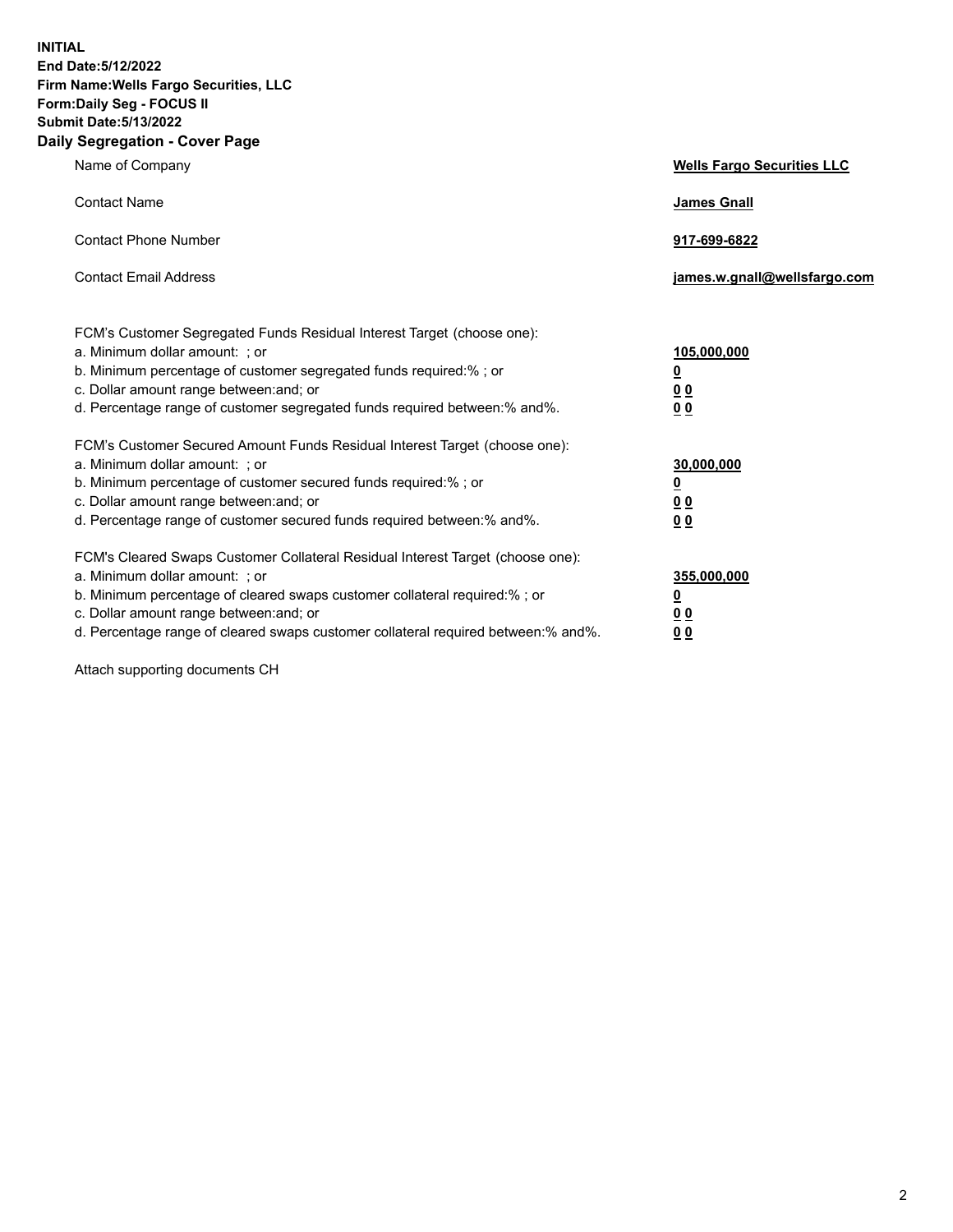**INITIAL End Date:5/12/2022 Firm Name:Wells Fargo Securities, LLC Form:Daily Seg - FOCUS II Submit Date:5/13/2022 Daily Segregation - Secured Amounts**

## Foreign Futures and Foreign Options Secured Amounts Amount required to be set aside pursuant to law, rule or regulation of a foreign government or a rule of a self-regulatory organization authorized thereunder 1. Net ledger balance - Foreign Futures and Foreign Option Trading - All Customers A. Cash **653,418,179** [7315] B. Securities (at market) **387,878,310** [7317] 2. Net unrealized profit (loss) in open futures contracts traded on a foreign board of trade **-226,232,575** [7325] 3. Exchange traded options a. Market value of open option contracts purchased on a foreign board of trade **153,425** [7335] b. Market value of open contracts granted (sold) on a foreign board of trade **0** [7337] 4. Net equity (deficit) (add lines 1. 2. and 3.) **815,217,339** [7345] 5. Account liquidating to a deficit and account with a debit balances - gross amount **92,061,634** [7351] Less: amount offset by customer owned securities **-92,058,982** [7352] **2,652** [7354] 6. Amount required to be set aside as the secured amount - Net Liquidating Equity Method (add lines 4 and 5) 7. Greater of amount required to be set aside pursuant to foreign jurisdiction (above) or line 6. FUNDS DEPOSITED IN SEPARATE REGULATION 30.7 ACCOUNTS

1. Cash in banks

- A. Banks located in the United States **118,744,630** [7500]
- B. Other banks qualified under Regulation 30.7 **94,055,583** [7520] **212,800,213**

| 2.<br>Securities |
|------------------|
|                  |

- A. In safekeeping with banks located in the United States **507,468,573** [7540]
- B. In safekeeping with other banks qualified under Regulation 30.7 **0** [7560] **507,468,573** [7570]
- 3. Equities with registered futures commission merchants
	-
	-
	- C. Unrealized gain (loss) on open futures contracts **113,158,272** [7600]
	- D. Value of long option contracts **19** [7610]
	- E. Value of short option contracts **0** [7615] **71,188,394** [7620]
- 4. Amounts held by clearing organizations of foreign boards of trade

## A. Cash **0** [7640]

- B. Securities **0** [7650]
- C. Amount due to (from) clearing organization daily variation **0** [7660]
- D. Value of long option contracts **0** [7670]
- E. Value of short option contracts **0** [7675] **0** [7680]
- 5. Amounts held by members of foreign boards of trade
	-
	- B. Securities **0** [7710]
	- C. Unrealized gain (loss) on open futures contracts **-284,136,351** [7720]
	- D. Value of long option contracts **153,406** [7730]
	- E. Value of short option contracts **0** [7735] **150,920,966** [7740]
- 6. Amounts with other depositories designated by a foreign board of trade **0** [7760]
- 7. Segregated funds on hand **0** [7765]
- 8. Total funds in separate section 30.7 accounts **942,378,146** [7770]
- 9. Excess (deficiency) Set Aside for Secured Amount (subtract line 7 Secured Statement Page 1 from Line 8)
- 10. Management Target Amount for Excess funds in separate section 30.7 accounts **30,000,000** [7780]
- 11. Excess (deficiency) funds in separate 30.7 accounts over (under) Management Target **97,158,155** [7785]

**0** [7305]

**815,219,991** [7355]

## **815,219,991** [7360]

[7530]

 A. Cash **-102,379,633** [7580] B. Securities **60,409,736** [7590]

 A. Cash **434,903,911** [7700] **127,158,155** [7380]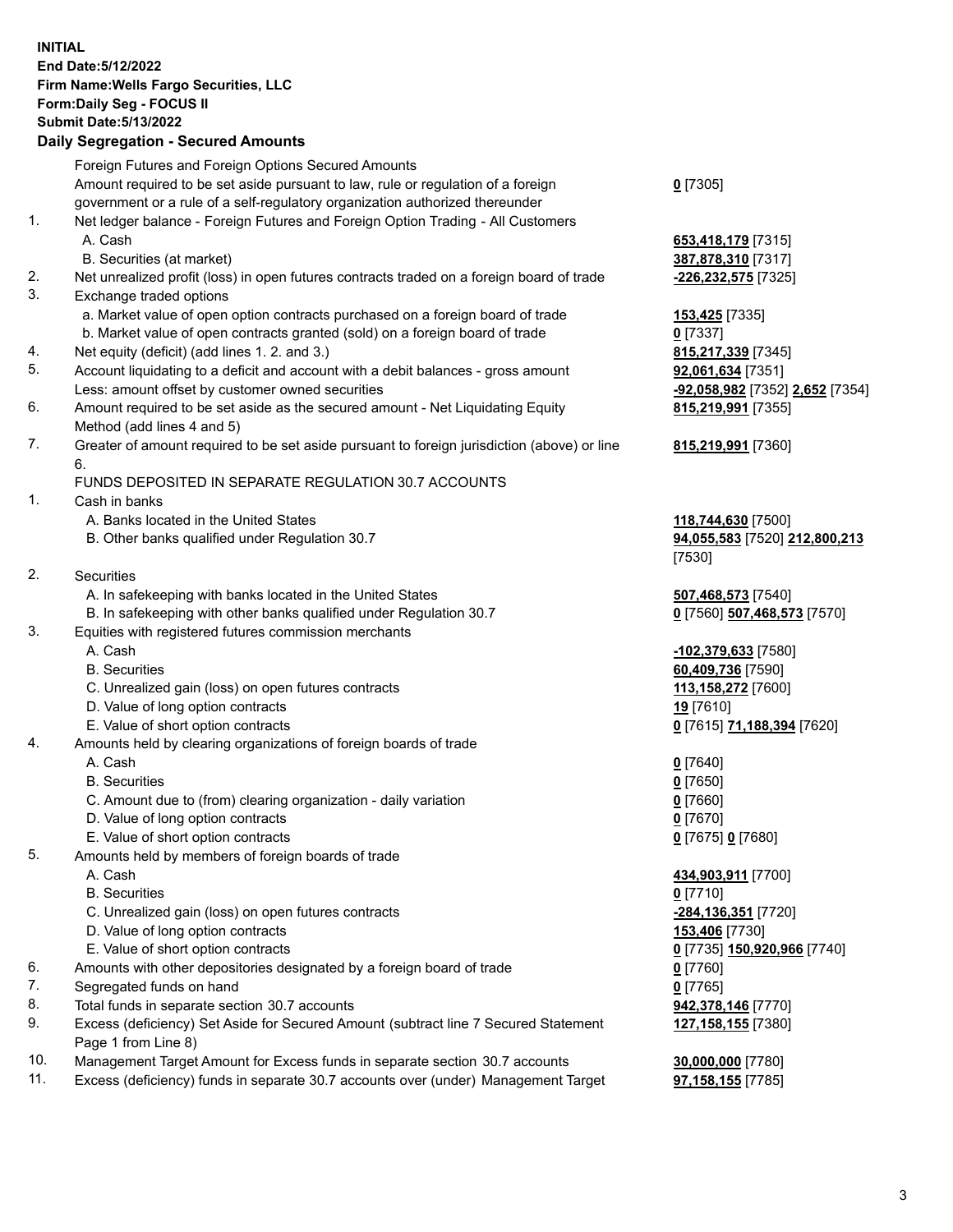**INITIAL End Date:5/12/2022 Firm Name:Wells Fargo Securities, LLC Form:Daily Seg - FOCUS II Submit Date:5/13/2022 Daily Segregation - Segregation Statement** SEGREGATION REQUIREMENTS(Section 4d(2) of the CEAct) 1. Net ledger balance A. Cash **2,366,300,054** [7010] B. Securities (at market) **1,757,613,298** [7020] 2. Net unrealized profit (loss) in open futures contracts traded on a contract market **1,628,204,809** [7030] 3. Exchange traded options A. Add market value of open option contracts purchased on a contract market **6,241,459,338** [7032] B. Deduct market value of open option contracts granted (sold) on a contract market **-6,155,207,264** [7033] 4. Net equity (deficit) (add lines 1, 2 and 3) **5,838,370,235** [7040] 5. Accounts liquidating to a deficit and accounts with debit balances - gross amount **132,269,751** [7045] Less: amount offset by customer securities **-132,144,368** [7047] **125,383** [7050] 6. Amount required to be segregated (add lines 4 and 5) **5,838,495,618** [7060] FUNDS IN SEGREGATED ACCOUNTS 7. Deposited in segregated funds bank accounts A. Cash **28,494,157** [7070] B. Securities representing investments of customers' funds (at market) **610,633,227** [7080] C. Securities held for particular customers or option customers in lieu of cash (at market) **131,315,724** [7090] 8. Margins on deposit with derivatives clearing organizations of contract markets A. Cash **3,929,169,331** [7100] B. Securities representing investments of customers' funds (at market) **199,003,948** [7110] C. Securities held for particular customers or option customers in lieu of cash (at market) **1,626,297,574** [7120] 9. Net settlement from (to) derivatives clearing organizations of contract markets **-263,240,191** [7130] 10. Exchange traded options A. Value of open long option contracts **6,241,459,338** [7132] B. Value of open short option contracts **-6,155,207,264** [7133] 11. Net equities with other FCMs A. Net liquidating equity **0** [7140] B. Securities representing investments of customers' funds (at market) **0** [7160] C. Securities held for particular customers or option customers in lieu of cash (at market) **0** [7170] 12. Segregated funds on hand **0** [7150] 13. Total amount in segregation (add lines 7 through 12) **6,347,925,844** [7180] 14. Excess (deficiency) funds in segregation (subtract line 6 from line 13) **509,430,226** [7190] 15. Management Target Amount for Excess funds in segregation **105,000,000** [7194] 16. Excess (deficiency) funds in segregation over (under) Management Target Amount **404,430,226** [7198]

Excess